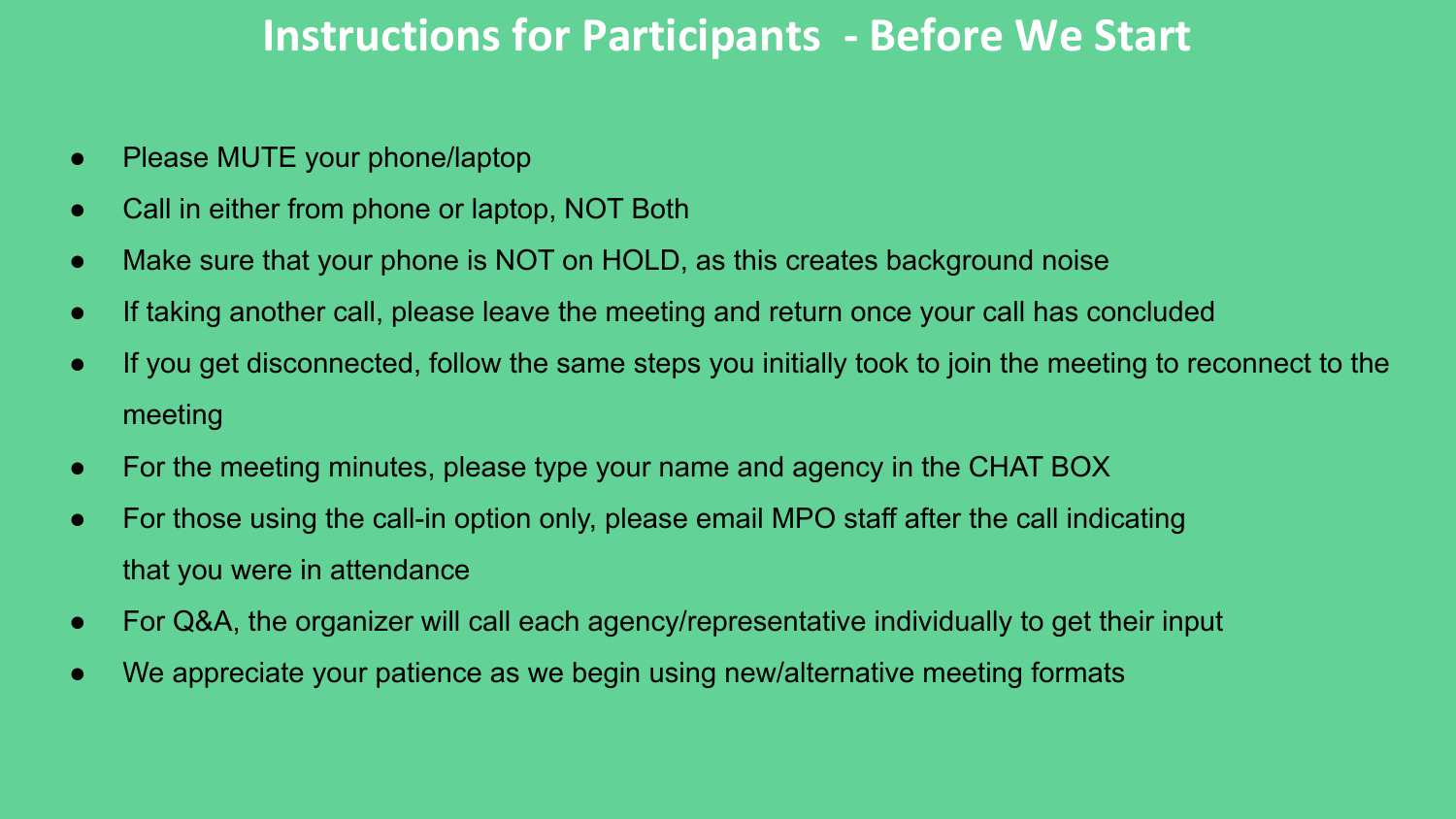# 2020 CPT-HSTP Advisory Committee

Memphis MPO • 03.30.2020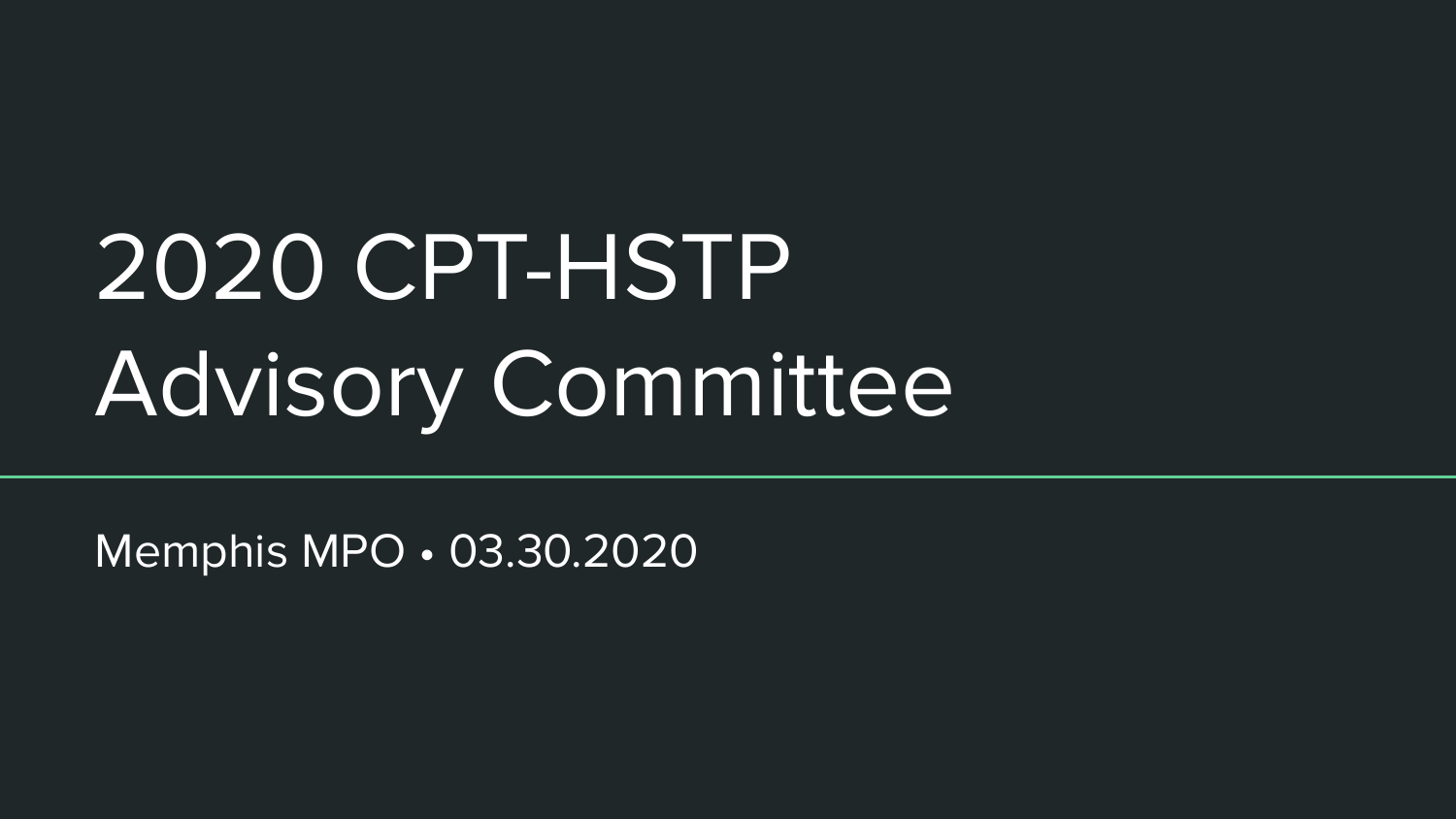# Agenda

- Member Updates
- 2021 Plan Update
- Discussion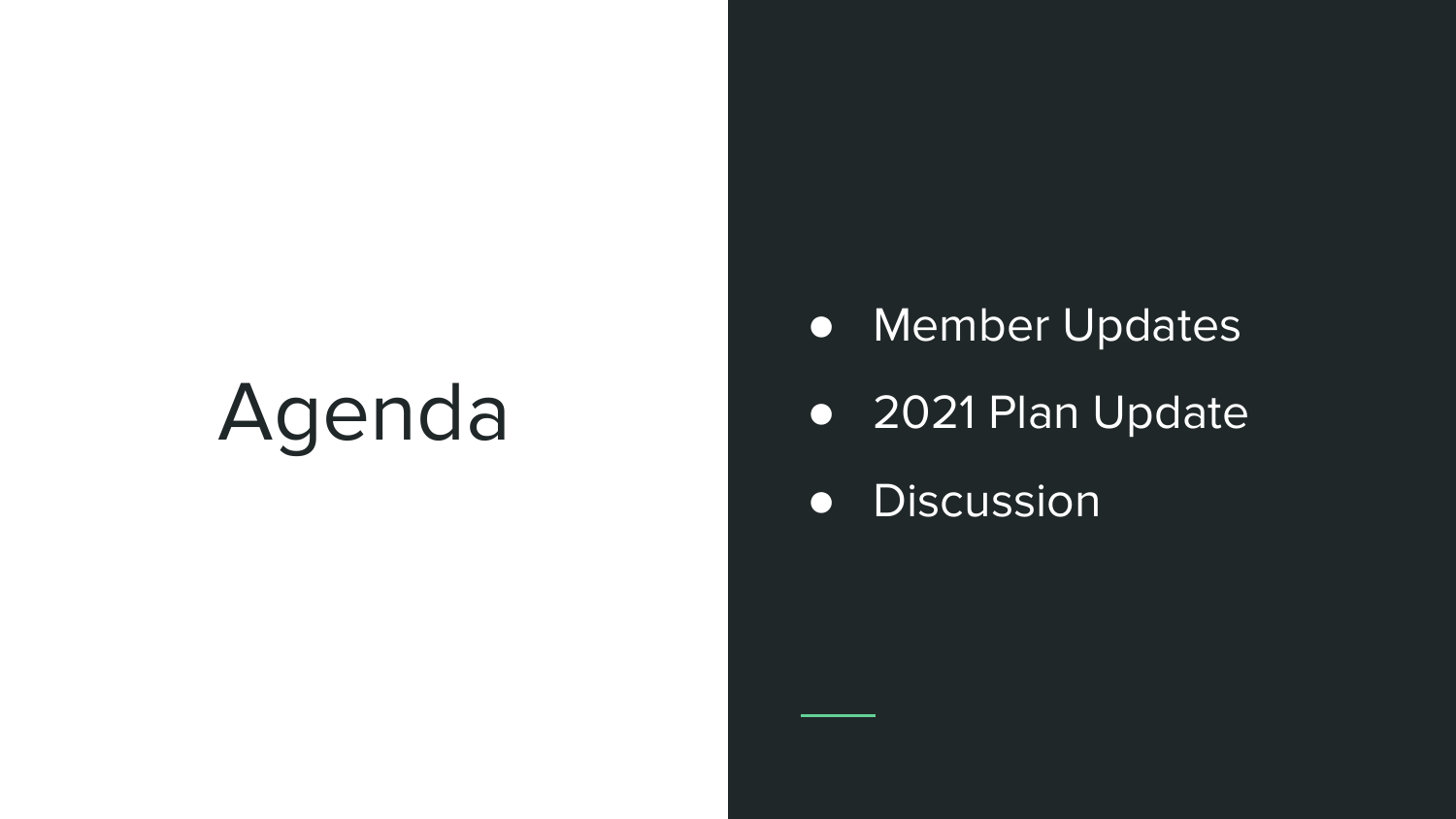## 2019 Section 5310 Awards: TDOT, MDOT

| Agency      | County                   | Grantee                                               | Amount    | For:                                |
|-------------|--------------------------|-------------------------------------------------------|-----------|-------------------------------------|
| <b>MDOT</b> | Desoto                   | <b>Timber Hills Region IV</b><br><b>Mental Health</b> | \$106,546 | Capital and Operating<br>Assistance |
| <b>TDOT</b> | Obion, Lake              | Carey Counseling Center,<br>inc.                      | \$189,128 | 4 vehicles                          |
| <b>TDOT</b> | Haywood                  | <b>Easter Seals Tennessee</b>                         | \$180,000 | 5 vehicles                          |
| TDOT        | Lake, Obion,<br>Crockett | <b>Northwest Tennessee</b><br>Human Resource Agency   | \$302,498 | 7 vehicles                          |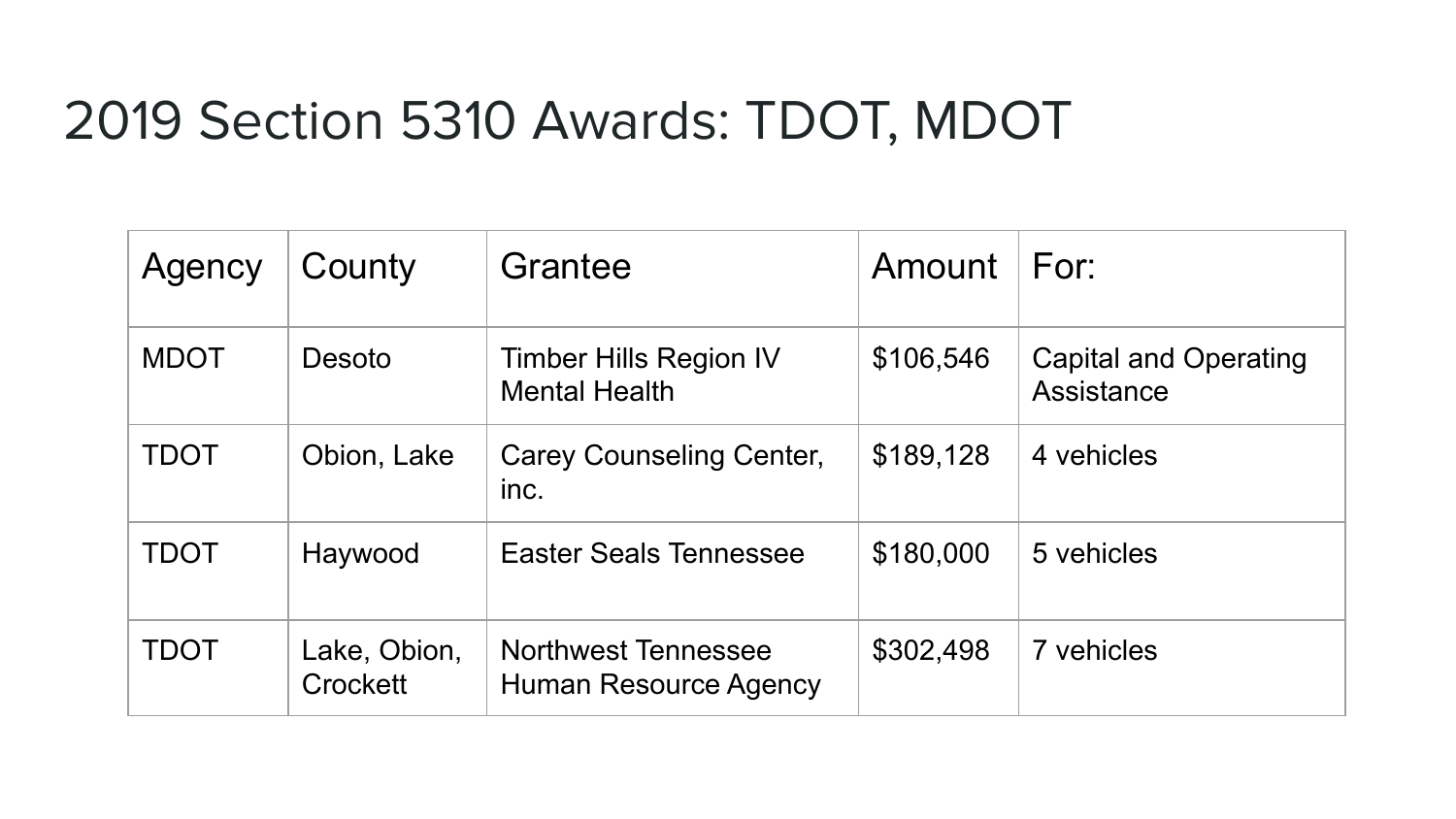# Section 5310 Funds, 2016-2019

**TDOT \$ 1,704,278.00 MDOT \$ 621,579.00 ARDOT \$ 86,800.80 MATA \$ 5,489,250.00 TOTAL (2016-19) \$ 7,901,907.80**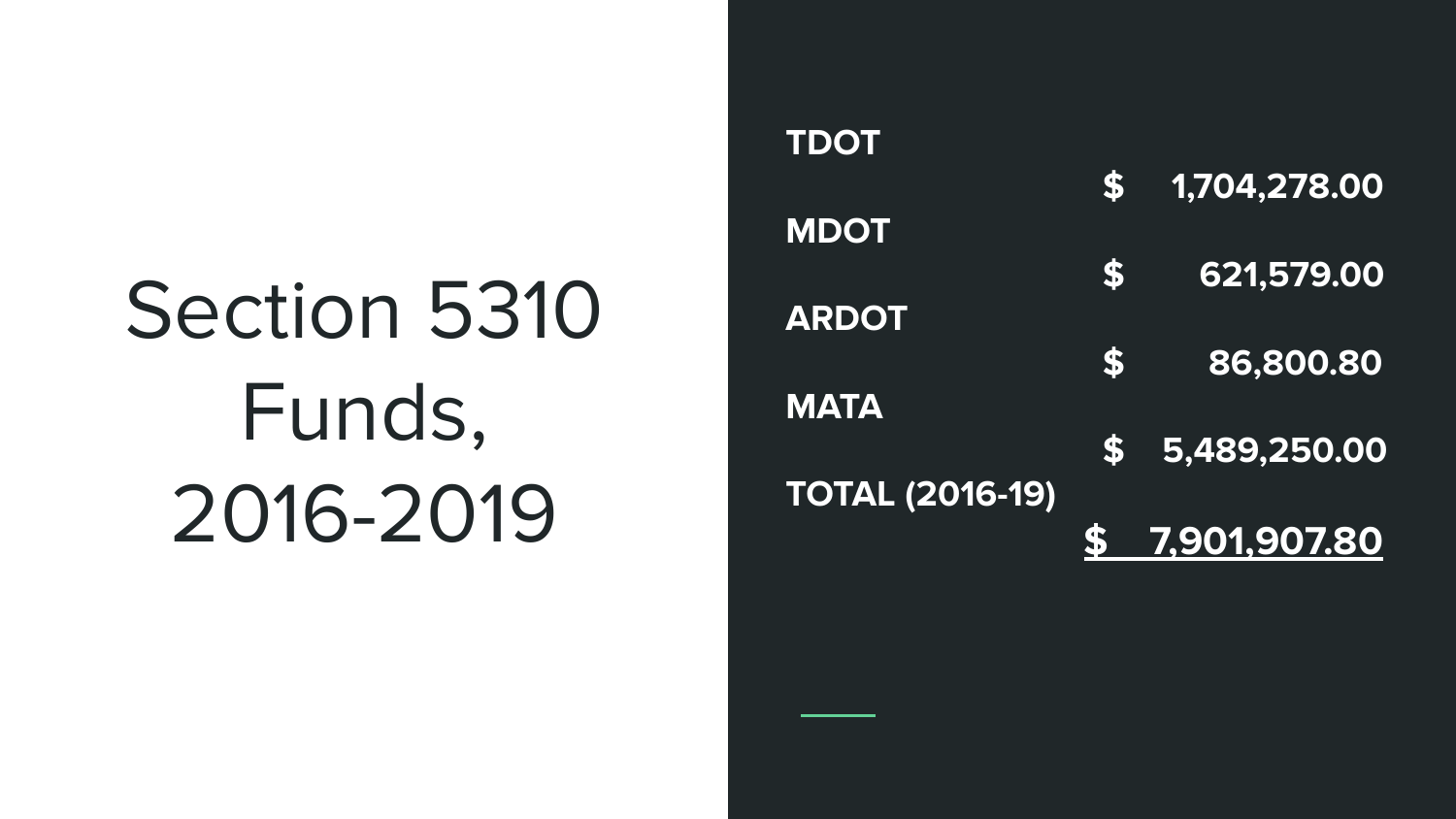## Plan Implementation & Progress

- One Click, One Call Center (901 RideChoice)
- Arkansas Statewide Transit Coordination Plan
- Sephora Plant Partnership
- 5310 grants: mostly vehicles purchase, some operations funding, software, and sidewalk/curb ramps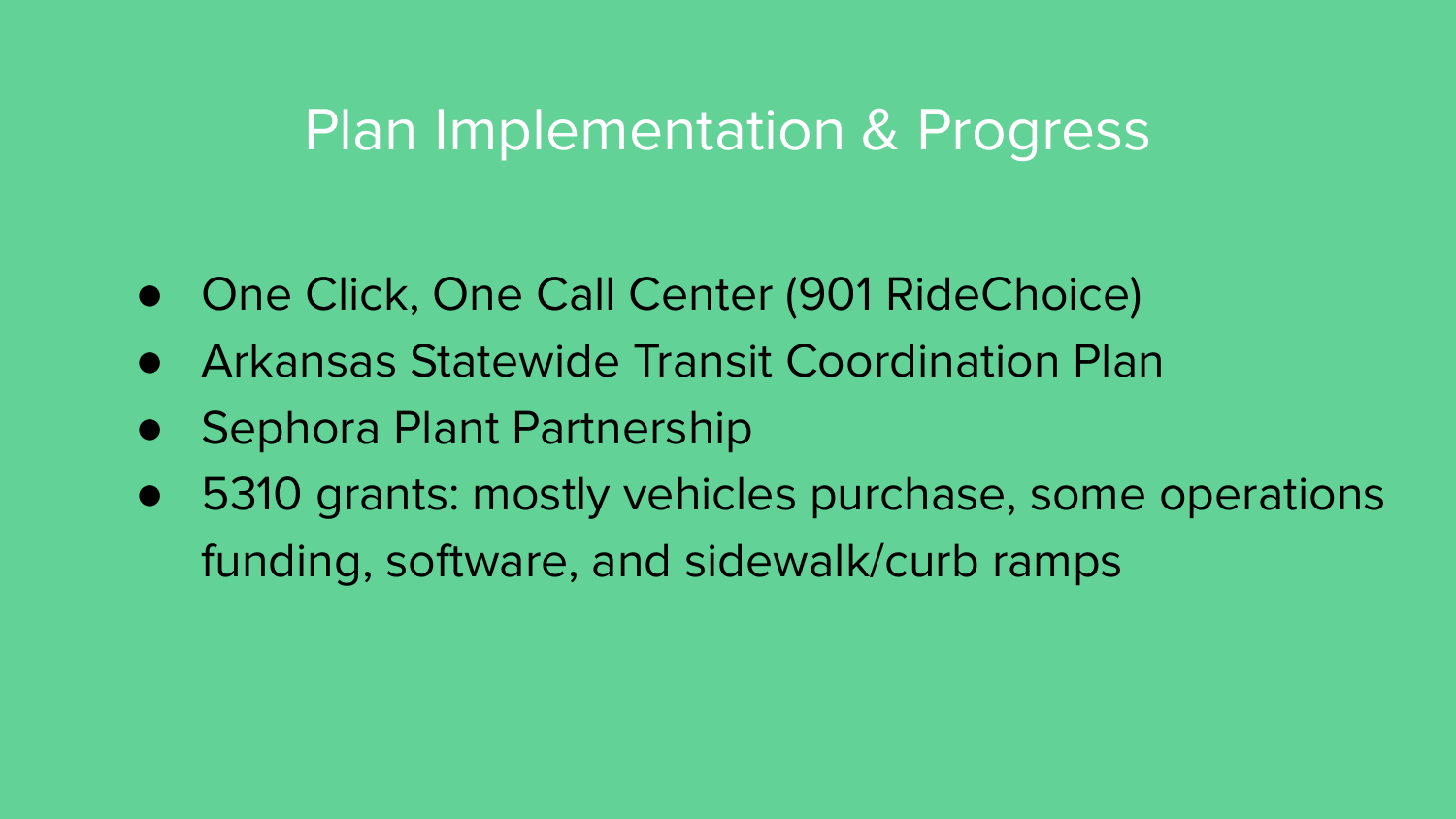## Additional Updates





STEP<sub>1</sub> Call 901RideChoice



**STEP 2** 

Give your information



#### **STEP 3**

Receive best ride options to plan your ride



#### STEP<sub>4</sub>

Schedule your own ride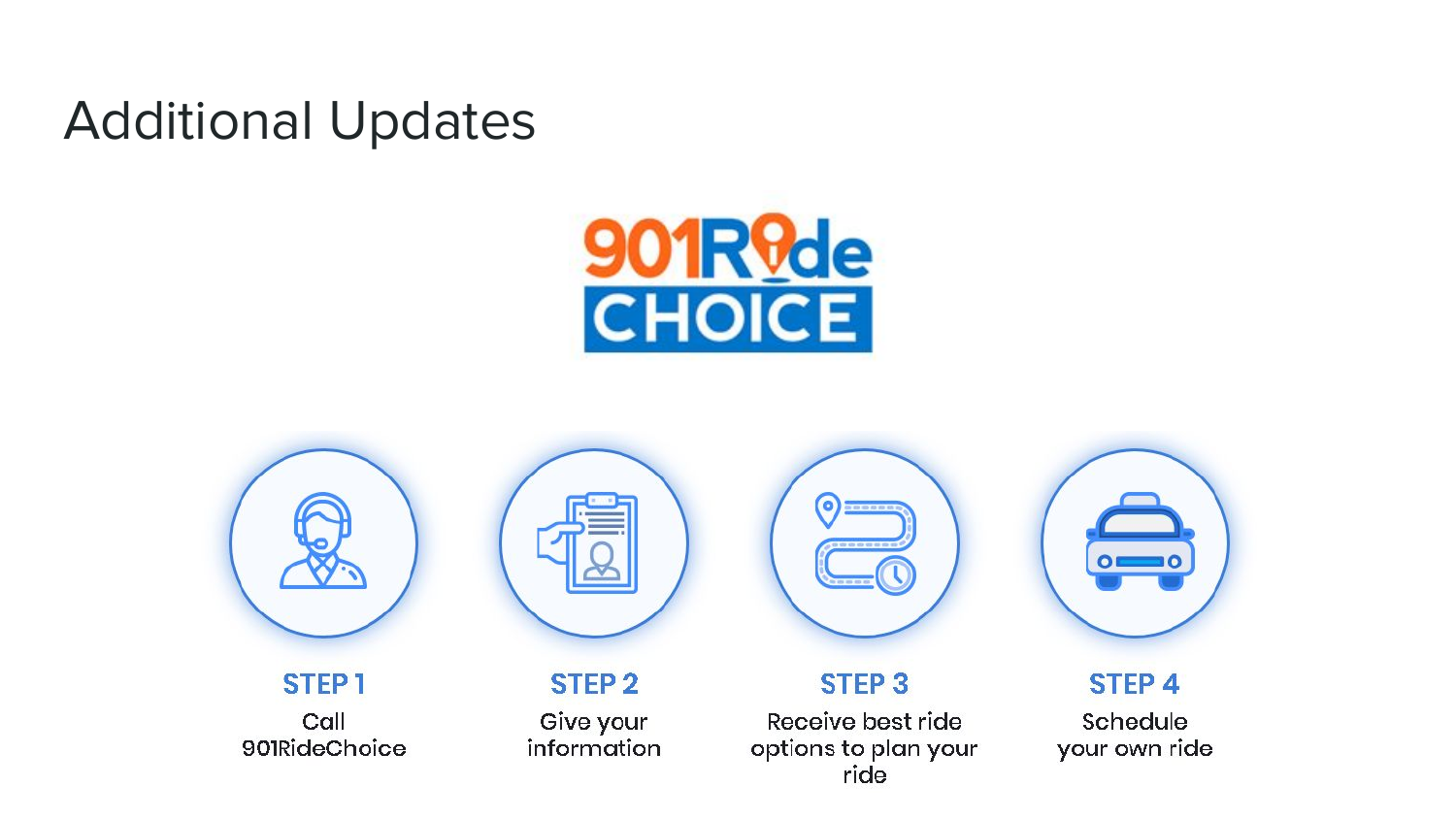## CPT-HSTP Overview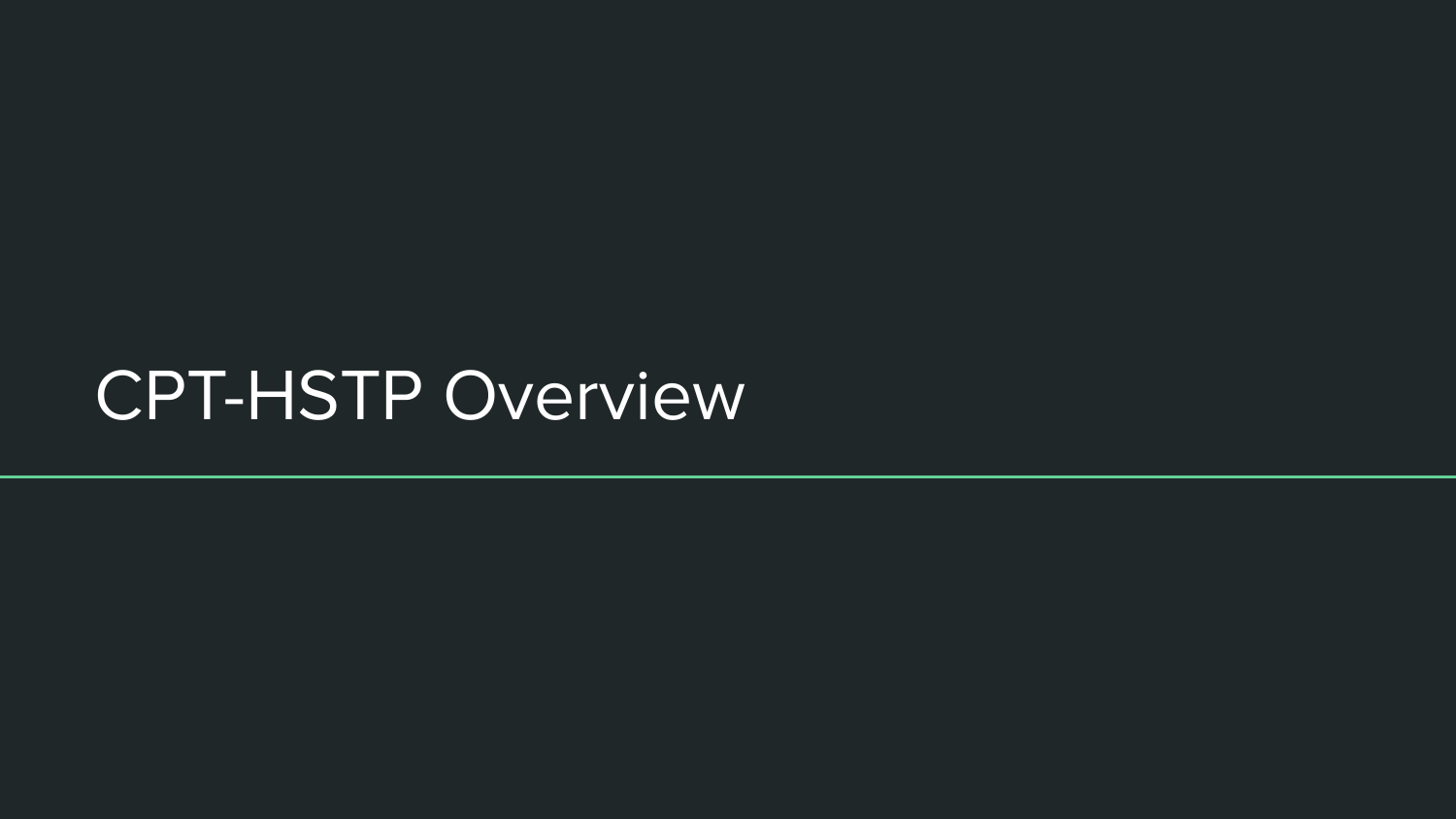## CPT-HSTP 2021 Update

### **Goals**

- Incorporate Performance Measures such as safety and transit asset management
- Tailor plan's scope to a manageable number and area of agencies to coordinate
- Incorporate additional new technologies into strategy development





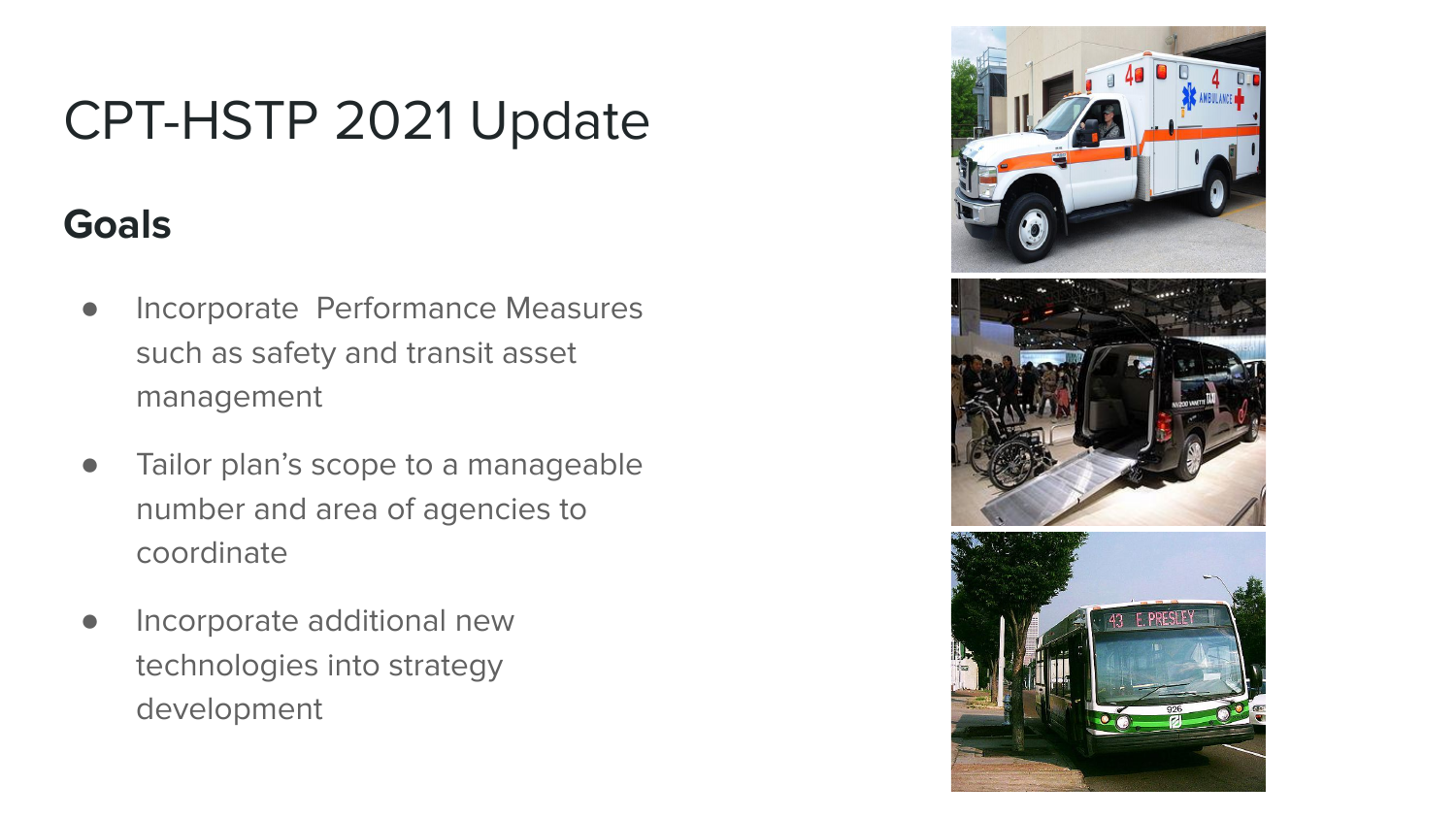